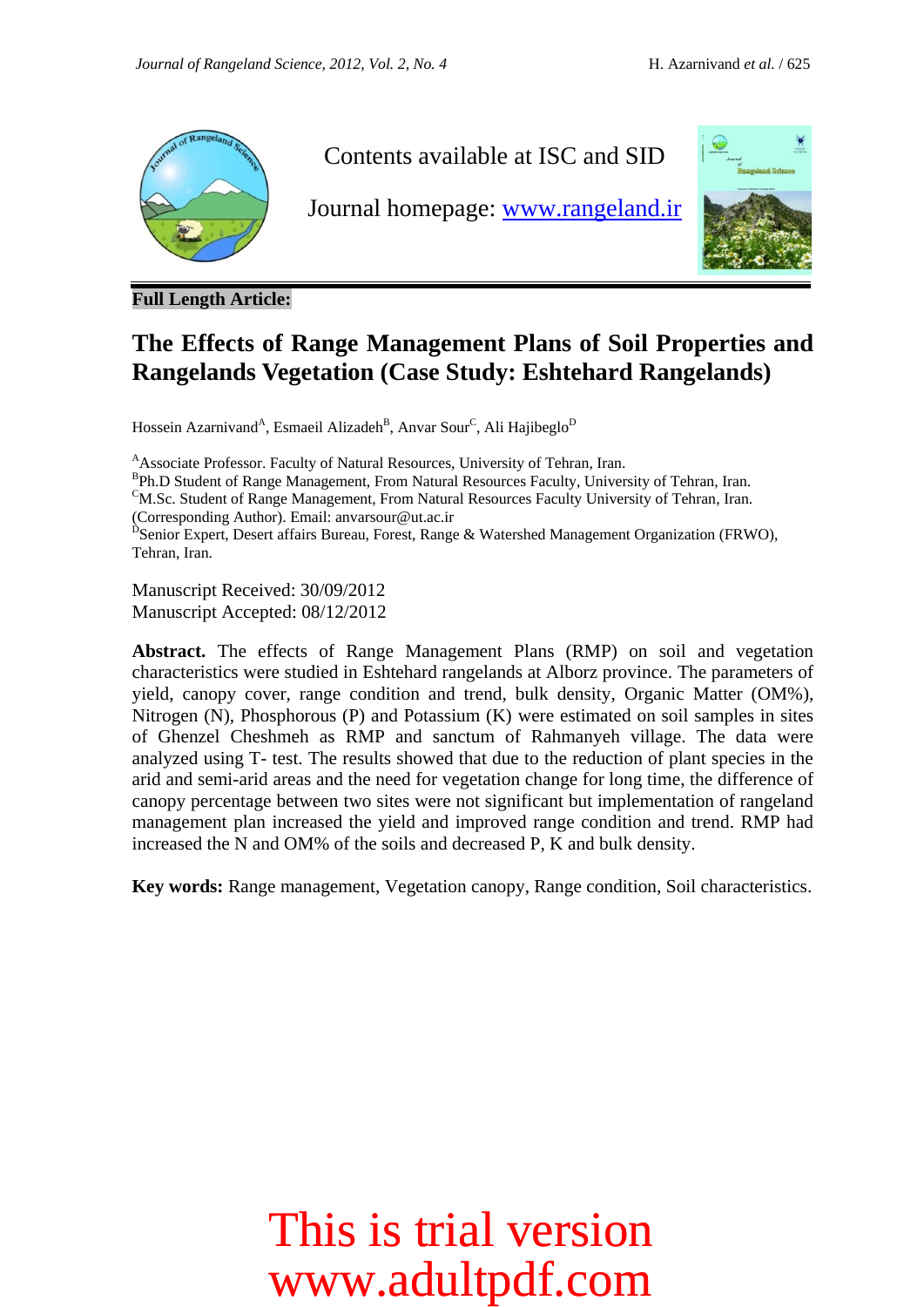#### **Introduction**

About 86 million ha of Iran's area (55%), covered with rangelands. About 85% of these rangelands composed of fair to very poor rangelands. These figures call for the necessity of a scientific and appropriate rangeland management. Poor condition of rangelands request for management planning that is on the basis of environmental capability. To amend the rangelands with poor condition, improvement plans are prepared and implemented (Domehri *et al*., 2002). Ignorance of the role of natural events, appropriate management is the only way which can prevent land degradation and erosion. In this respect, three present management methods are used for rangelands management in Iran as 1) Disauditing of rangelands (management that in fact apply by the exploiter and pastor), 2) Auditing and regulating of rangelands (management that is applied under the supervision of the government), 3) Range management plan. (Under supervision of both government and exploiter) (Mousavi Nejad, 1997).

Range management plan is a codified plan that considers rangeland grazing capacity, grazing season and exploitation period issued in the name of qualified rangers. Eftekhari *et al.* (2012) stated that a RMP is a complied program through which soil and water resources are preserved and sustainability of the production with maximum production possible based on potential of the region is guaranteed. For grazing of livestock in the grazing seasons on the rangeland (The law of conservation and exploitation of forests and ranges). On the other hand, range management plan apply to the ranges that after auditing, conservation, amending, sustainable developing and exploitation, management plans are prepared and executed. In each range management plan, natural condition of the area consist of; location, survey, climate condition, soils condition, topography condition, vegetation (range

condition, percentage of canopy, grazing capacity, by products & etc.), water condition, range provender condition and etc. For conservation, restoring, amending, sustainable development and exploitation of these rangelands, programming will be done. Current amendment operation in the range management plans consist of: seed sowing (direct planting), shrub planting, hoeing and sowing, collection of precipitation water, enclosure, fencing, grasses planting, provision of drinking water for livestock (Construction of water point, mending the springs) required construction and buildings consist of, digging, engine room and barn (Mesdaghi, 1998). History of these management methods in USA commenced since 1900, and in Iran the first RMP conducted in Obato in Kordestan province with 86000 ha of area (Moinoddin, 1993).

Three method of RMP were investigated on 18 range units of Semnan province (with range management plan, audited, non- audited), (Mousavi Nejad, 1997). In spite of all existing problems deal with designing and performance of range management plans, most of them were successful.

Givi *et al.* (2001) reported that there was a significant difference between yield, trend and range condition in rangelands with management plan and without management. Comparison of the yield and range condition in audited and nonaudited ranges did not show any significant difference. Improvement and development operations along with proper management were important and range auditing and grazing license were not effective.

Azarnivand *et al.* (2004) explained that after comparing 15 year fenced treatment to a land under grazing in the Sabzkooh area in Chahar mahal o Bakhtiari province, organic matter, CEC and usable water of the soils was greater and bulk density was lower. The best physical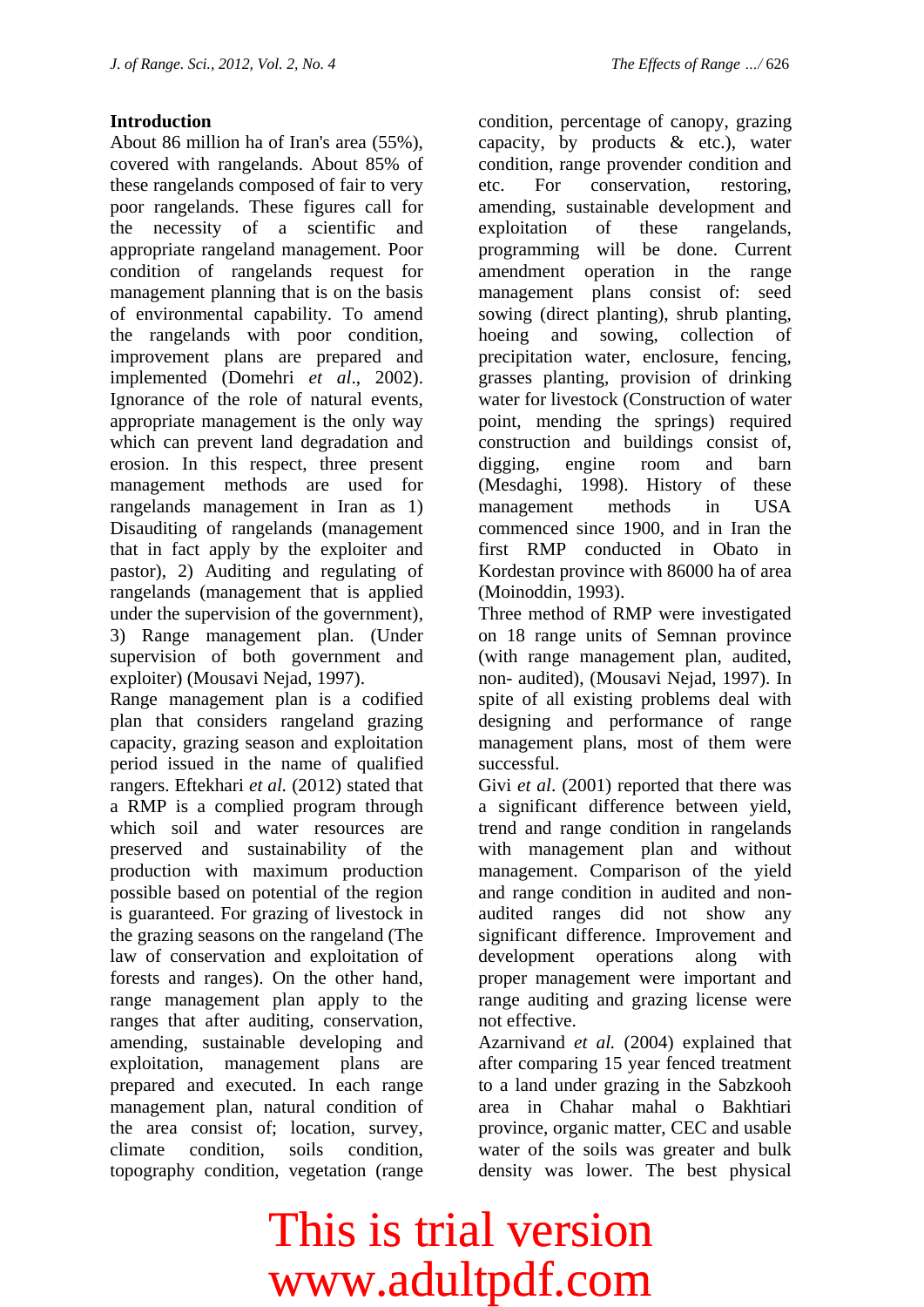J., 2012. mpact of grazing on chemical, physical and biological properties of soils in the mountain rangelands of Sahand, Iran. *Jour. Rangelands.* **34(3):**  297-303. (In Persian).

- Moinoddin, H., 1993. A Glance on Range Management in Iran. *Jour. Forest and Range.* **17:** 34-39. (In Persian).
- Mousavi Nejad, A. R., 1997. Survey on Impacts of Range Management on Condition, Trend, Production and Grazing Capacity of Rangelands in Semnan Province. M. Sc. Thesis. Natural Resources Faculty of Tehran Uni. 169 p. (In Persian).
- Naeth, M. A., Bailey, A. W., Pluth, D. J., Chanasky, D. S. and Hardin, R. T., 1991. Grazing Impact on Litter and Soils Organic Matter in Mixed Prairier and Fescue Grassland Ecosystems of Alberta*. Jour. Range Management.*  **44(1):** 7-12.
- Ozgol, M. and Oztas, T. 2002. Overgrazing Effect on Rangeland Soils. [www.toprak.org.tr/isd/can-44.htm.](http://www.toprak.org.tr/isd/can-44.htm)
- Pei, S., Fu, H., Wan, C., 2008. Changes in soil properties and vegetation following exclosure and grazing in degraded Alxa desert steppe of Inner Mongolia, China. *Jour.* Agriculture, *Ecosystems and Environment,* **124:** 33– 39.
- Ramezani, A., 1998. Assessment of Privatization of Rangelands in form of Rangeland Management Plans in Fars Province. M.S. Thesis. Natural Resources Faculty of Tarbiat Modarres. 92 p. (In Persian).
- Sanadgol, A. A. 2002. Study on short time effects of grazing systems and intensities on soil <u>D</u>vegetation cover and livestock production on phenotype *Bromus tomentellus* Rangelands. Ph. D thesis. Natural Resources Faculty of Tehran Uni.145 P. (In Persian).
- Sardari, M., 1999. Study the role of different methods for utilization and management of rangelands in Charmahal & Bakhtiari. M. Sc. Thesis. Natural Resources Faculty of Tarbiat Modarres. 120 p. (In Persian).
- Sharif, A. R., Biondini, M. E. and Grygiel, C. E., 1994. Grazing Intensity Effects on Litter Decomposition and Soils Nitrogen Mineralization. *Jour. Range Management*. **17(6):** 444-449.
- Steffens, M., Kolbl, A., Totsche, K. U., and Kogel, I., 2008. Grazing effects on soils chemical and physical properties in a semi-arid steppe of Inner Mongolia (P. R. China). *Jour. Geoderma*, **143:** 63-72.
- Tilman, D., Knops, J., Wedin, D., Reich, P. and Siemann, E., 1997. The influence of functional diversity and composition on ecosystem processes. *Jour. Science*, **277:** 1300-1302.
- Todd, S. W., Hoffer, R. M. and Milchunas, D. G., 1998. Biomass estimation on grazed and ungrazed rangeland using spectral indices. *Jour. Remote Sensing*. **19(3):** 427-438.
- Welts, M. and Wood, M. K., 1986. Short Duration Grazing in Central New Mexico Effects on in Filtration Rates. *Jour. Range Management.* **39(4):** 365- 368.
- Zarei, A., Zare Chahouki, M. A., Jafari, M. and Bagheri, H., 2011. Plantation and enclosure effects on vegetation characteristics (Case study: Qom Namak Rangelands of Qom Province), *Jour. Water Management Research.* **90:**  55-60. (In Persian).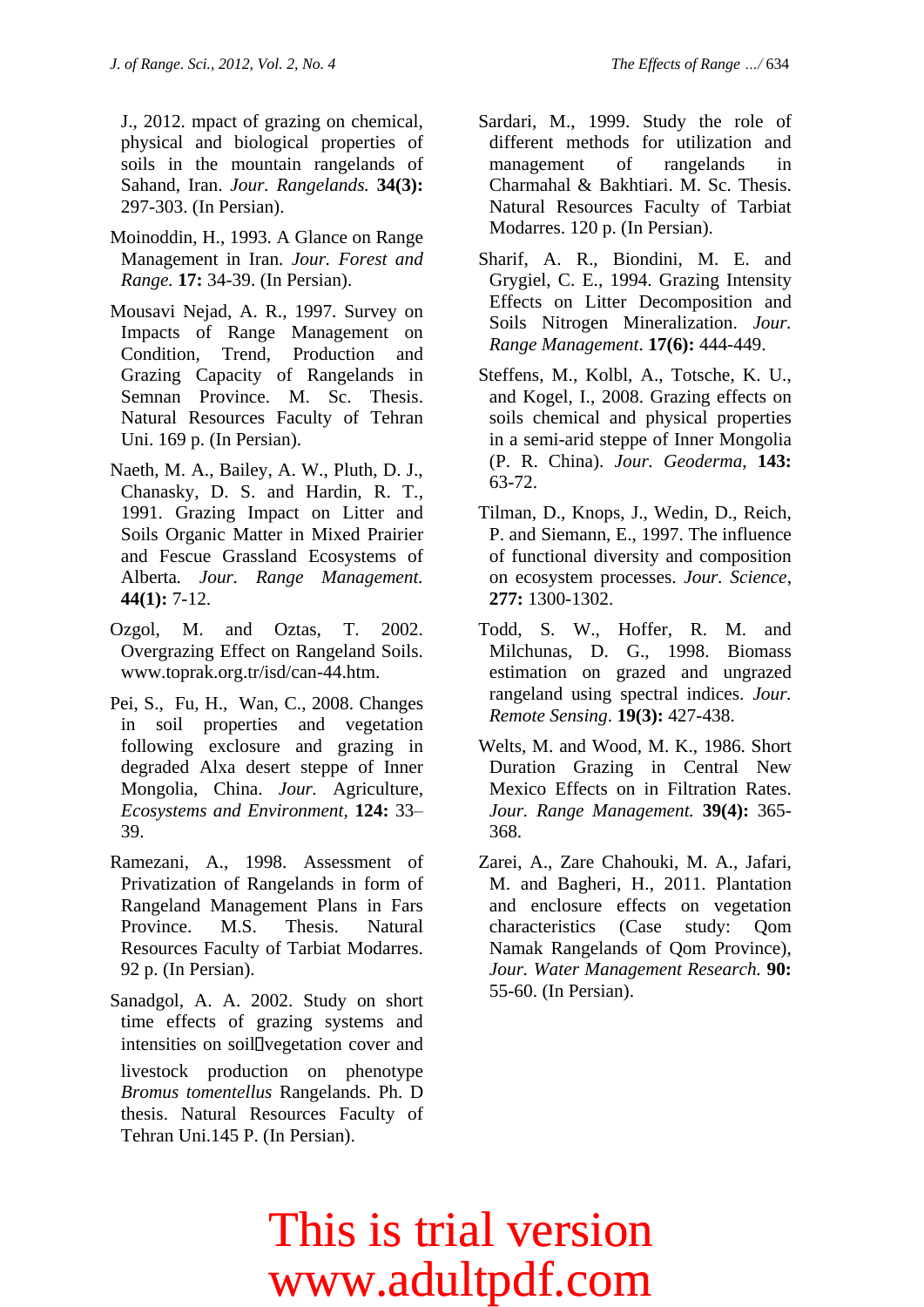characteristics and productivity was due to more condensed vegetation in the fenced treatment. They concluded that range management and improvement operations play an important role in the balance settlement between exploitation and conservation of the exiting potential in the rangelands. Execution of range management plan in the rangelands of Zarandieh in south of Tehran province increased canopy cover percentage, presence of class I & II plants, harvestable grasses, range capacity and herder income (Mahdavi, 2007). Pei *et al.* (2008) reported that exclosure enhanced Soil Organic Carbon (SOC) and total N accumulation, and decreased pH and bulk density. Soil organic carbon and total N in the 0–20 cm soil were increased significantly with exclosure period and plant biomass, similarly vegetation was diversity increased by increasing exclosure period. In semi-steppe ranges in Turkey, content of biomass in protected area was 4 times greater than that for grazed area (Ozgol & Oztas, 2002). Zarei *et al.* (2011) in assess the effects of plantation-exclusion project on vegetation properties reported that used plan caused a significant increase in cover percentage and production. Extreme use of range species and intensive grazing in the semi-arid area of Kenya weakened the rangeland, decreased the canopy and changed the composition and diversity of plants (Macharia & Ekaya, 2005).

Due to the increase of grazing intensity in semi-arid steppes of Mongolia, organic matter and N were decreased, pH remained unchanged and bulk density was increased (Steffens *et al.*, 2008). Azarnivand *et al.* (2011) studied the effects of overgrazing on the soil physical characteristics and vegetation cover changes. The results showed that as the density of grazing increased, soil bulk density increased and soil moisture, soil porosity, aggregate stability index and vegetation cover percent decreased.

These studys played an important role in the livestock feeding and also ambiguity of the effect of performed management in the form of range management plan on the characteristics of rangelands' vegetation and soils, call for this investigation.

This study was performed to explore:

- Comparison of the vegetation characteristics including: yield, cover, plant composition, range condition and range trend between management plan and traditional management which are located in the same climatic and physiographic condition.
- Comparison and investigation of soil characteristics including: bulk density, organic matter, N, P and K in both management systems.

#### **Materials and Methods Study Site**

Two sites of Gezal Cheshmeh and sanctum range of Rahmaniyeh village (Plang abad) located in adjacent to each other. Owing to disregarding the principles of proper exploitation and also shortage of precipitation, range management plan was prepared for Gezal cheshmeh in 1994. This plan was commenced in 1995 and ended by 1999 (5 years). Now these rangelands are managed by the same criteria.

The following operations were performed for range management plan (1995-1999):

1- Hoeing and seed sowing (650 ha)

2- Construction of three system of watering point

3- Accomplishment of alternative restinggrazing system.

The area of this range is 2233 ha of which 2205.5 ha is exploitable. The highest altitude in the south of the area is 2019 m above sea level. This winter range is located in Karaj region with arid climate and average precipitation of 224 mm (De Martin method).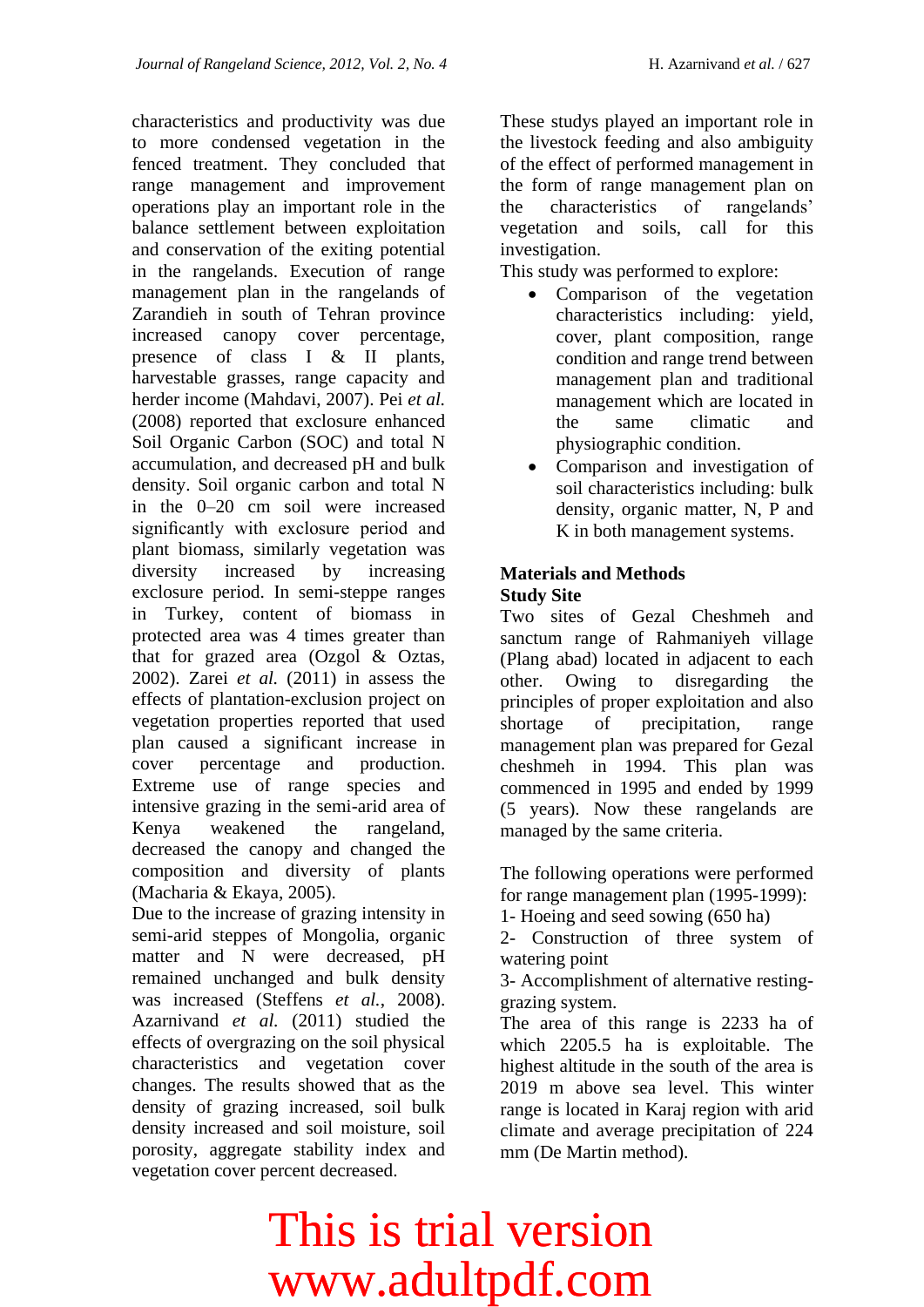Plant communities of the study area are belonged to Asteraceae, Papilionaceae, Polygonaceae, Caryophyllaceae, Lamiaceae, Salsolaceae, Brassicaceae and other families.

Vegetation types of the RMP area in Ghezel Cheshmeh were follows:

- 1. *Pteropyrum olivieri Artemisia sieberi*: covered 970.5 ha equal to 44% of the range area.
- 2. *Artemisia sieberi Astragalus tribuloides*: covered 481 ha equal to 21.8% of the range area. Living place of stockmen and also livestock keeping place is located in this type.
- 3. *Artemisia siberia Centaurea gadorensis*: covered 754 ha equal to 34.2% of range area.

Vegetation types of control area Rahmaniyeh village were composed of two types:

- 1. *Pteropyrum olivieri-Artemisia sieberi:* covered 4550 ha equal to 39/98% 0f the range area.
- 2. *Artemisia sieberi-Centaurea gadorensis:* covered 6680 ha equal to 60/02% 0f the range area.

#### **General Methods**

In each plant type reference area was selected and then sampling plots (40 plots with  $2 \text{ m}^2$  area) along four  $100 \text{ m}$ transects with 100 m distance from each other were located along North-South direction. To remove the slope effect in hills and mountainous area, sampling transects were located parallel to slope direction and vertical to slope direction. In these types direction of two transect was North-South and two transect was East-West. Sampling points were systematically selected with10m distances along each transect. Regarding the type of existing vegetation and dimensions of shrub, 2x2 m plot, which are twice as much as the size of average

canopy of the *Pteropyrum* shrub in this area, was selected. Totally, 10 plots for each transect, 40 plots for each type and 3 soils sample for the direction of each transects and totally 12 soils samples were collected. After locating transects, canopy cover was recorded separately for each species. Cover of stone and gravel, bare soils and litter was recorded. To determine the yield, the method of double sampling was used. The Amended Four

Factors Method and trend scale were used to determine the range condition and range trend respectively. To determine the effect of management

on forage production, four species were selected and their production was compared. In the *Pt.ol-Ar.si* vegetation type, two key species were selected, one grass species with high palatability class of I and one species with low palatability class of III and they were compared to each other.

The method of Walkly-black was used for soil organic matter analysis. Furthermore, Kjeldahl method and Olsen method were used for analysis Nitrogen and phosphorus respectively. For potassium and bulk density of the soils normal ammonium acetate method and Paraffin method were used respectively.

#### **Data analysis**

All raw data were arranged in excel environment by species and plots, and then assumptions of normality and homogeneity of data were tested using KS test and Levene's test respectively. Ttest performed using Minitab13 environment to compare the vegetation and soils characteristics in the area with range RMP and without RMP.

#### **Results**

The general result of the range types with RMP and control area is shown in (Table 1). The results indicated of higher values of vegetation cover, forage production, organic matter in RMP area than that control. The RMP ranges had also good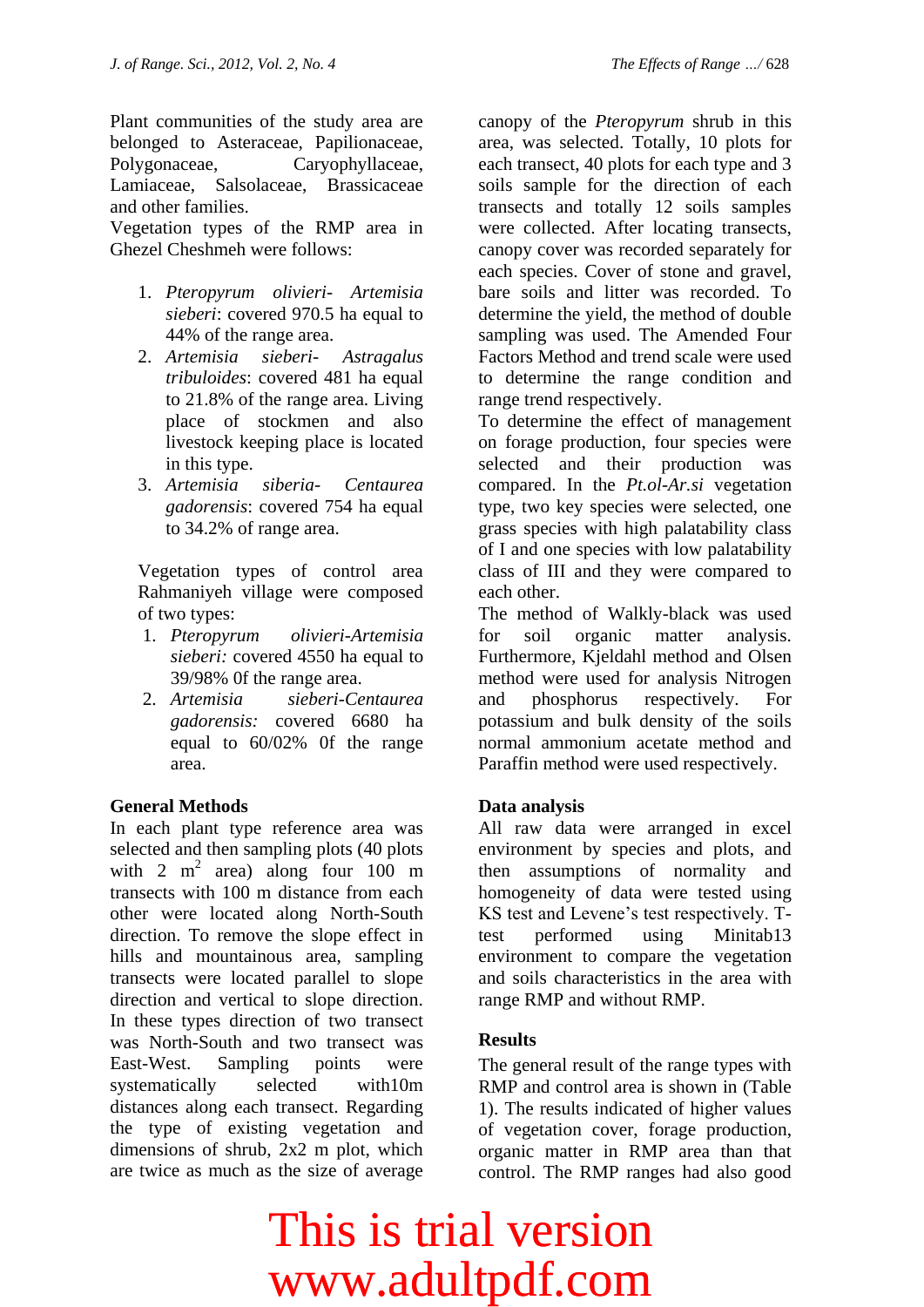Condition couple with positive trend. In contrast, the higher values were obtained

for bulk density, P and K values in non RMP area (Table 1).

Table 1. Vegetation characteristics and physiochemical characteristics of soils in the areas with and without RMP

| Area       | <b>Type</b> | Cover | Yield  | Condition | Trend    | OM%  | Bulk    | $N\%$ | P     | K     |
|------------|-------------|-------|--------|-----------|----------|------|---------|-------|-------|-------|
|            |             | $\%$  | Kg/ha  |           |          |      | density |       | (ppm) | (ppm) |
|            | Pt.         | 39.48 | 119.73 | Fair      | Stable   | 0.48 | 2.32    | 0.04  | 18.57 | 349.2 |
| <b>RMP</b> | Ar.si       |       |        |           |          |      |         |       |       |       |
| Area       | $Ar. si-$   | 41.40 | 292.90 | Good      | Positive | 0.88 | 1.85    | 0.07  | 18.23 | 377.5 |
|            | As.tr       |       |        |           |          |      |         |       |       |       |
|            | $Ar. si-$   | 44.15 | 242.13 | Good      | Positive | 0.92 | 1.63    | 0.08  | 18.02 | 330.8 |
|            | Ce.ga       |       |        |           |          |      |         |       |       |       |
| Control    | Pt.         | 29.55 | 99.85  |           |          |      | 2.89    | 0.02  | 19.25 | 418.3 |
|            |             |       |        | Poor      | Negative | 0.27 |         |       |       |       |
|            | Ar.si       |       |        |           |          |      |         |       |       |       |
|            | $Ar. si-$   | 28.6  | 122.93 | Fair      | Negative | 0.44 | 2.65    | 0.05  | 19.08 | 404.2 |
|            | Ce.ga       |       |        |           |          |      |         |       |       |       |

OM: Organic Matter; N: Nitrogen; P: Phosphorous; K: Potassium

#### **Effects of RMP on forage yield**

In the *Pt.ol-Ar.si* vegetation type, the forage yield of *Pteropyrum olivieri Artemisia sieberi, Stipa hohenackeriana*  and *Poa bulbosa* were significantly difference in both areas (P<0.01). All of these species except *Poa bulbosa* had higher forage production in RMP than that for non RMP area (Table 2).

In the *Ar.si-Ce.ga* vegetation type, four other species were considered and their forge yield was compared. Forage production of *Artemisia sieberi* and *Stipa hohenackeriana* were higher for RMP area. In contrast, the higher yields were obtained for *Centaurea gadorensis* and *Bromus danthoniae* in control area (Table 2).

|  | Table 2. Comparison of forage yield in eight index species belong to <i>Pt.ol-Ar.si</i> and <i>Ar.si</i> - |  |  |  |
|--|------------------------------------------------------------------------------------------------------------|--|--|--|
|  | <i>Ce.ga</i> vegetation type in RMP and non RMP areas                                                      |  |  |  |

| <b>Vegetation Type</b>   | <b>Species</b>       | <b>RMP</b> Area | Control         | DF | T         |
|--------------------------|----------------------|-----------------|-----------------|----|-----------|
|                          | Pteropyrum olivieri  | $38.9 \pm 3.1$  | $22.7 \pm 2.7$  | 78 | $3.92**$  |
| $Pt.$ <i>ol-Ar.si</i>    | Artemisia sieberi    | $65.3 \pm 9.00$ | $38.5 \pm 6.7$  | 78 | $-2.39*$  |
|                          | Stipa hohenackeriana | $5.23 \pm 0.79$ | $1.04 \pm 0.42$ | 78 | $-4.67**$ |
|                          | Poa bulbosa          | $0.64 \pm 0.23$ | $2.69 \pm 0.60$ | 78 | $3.22**$  |
|                          |                      |                 |                 |    |           |
|                          | Centaurea gadorensis | $19.9 \pm 3.5$  | $28.1 \pm 2.1$  | 78 | $2.00*$   |
| $Ar.\,si\text{-}Ce.\,ga$ | Artemisia sieberi    | $71.60 \pm 7.5$ | $53.8 \pm 5.1$  | 78 | $-1.97*$  |
|                          | Stipa hohenackeriana | $13.3 \pm 3.5$  | $0.85 \pm 0.41$ | 78 | $-3.51**$ |
|                          | Bromus danthoniae    | $0.88 \pm 0.30$ | $3.01 \pm 0.66$ | 78 | $2.95**$  |

\*and\*\* = No Significant difference and Significant difference at 5% and 1%, respectively

#### **Effects of RMP on canopy and soil properties**

For canopy rates, the difference between canopy rates in the *Pt.ol-Ar.si* type was not significant but for the *Ar.si-Ce.ga* type it was significant  $(P<0.01)$  and the

average values of 44.15 and 28.6 were obtained for RMP and non RMP area, respectively (Table 3).

Results of Organic Matter (OM%) indicate that in both vegetation types the higher values were obtained for RMP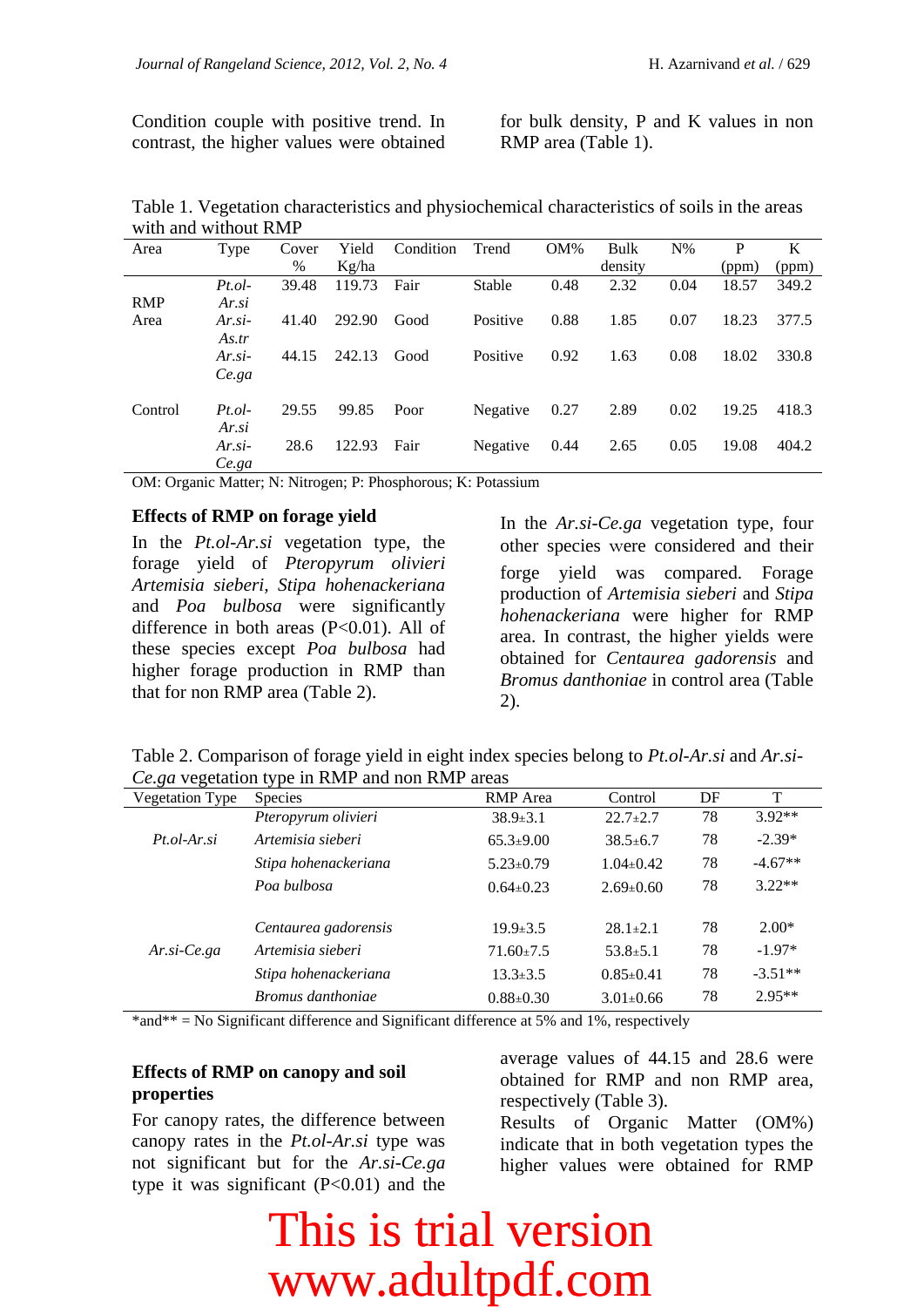area (P<0.01). For *Pt.ol-Ar.si* type the OM% values of 0.48% and 0.27% were obtained for RMP and non RMP area, respectively. Similarly for *Ar.si-Ce.ga type,* the average values were obtained 0.92 and 0.44% for RMP and non RMP sites, respectively (Table 3).

The trend of N content change in both types was the same so that in both vegetation types, N content had significant difference between two areas (P<0.01). The higher N% with average values of 0.04 and 0.08% were obtained for *Pt.ol-Ar.si* and *Ar.si-Ce.ga* vegetation type in RMP area, respectively (Table 3).

There was no significant difference of P content in *Pt.ol-Ar.si* type between areas with RMP and without RMP. But for *Ar.si-Ce.ga* vegetation type, there was a significant difference for P content between these two areas  $(P<0.01)$ . For *Ar.si-Ce.ga* the higher values of 19.08 were obtained for non RMP area (Table3). Potassium content and bulk density in both types of Pt.ol*-Ar.si* and *Ar.si-Ce.ga*, showed significant difference between areas  $(P<0.01)$ . For both traits the higher

values was obtained for non RMP area

Table 3. Comparison of means of two vegetation types for canopy and soil properties in RMP and non RMP areas

(Table 3).

| KWH and non-Kivit areas  |                                                |                                  |                 |            |  |  |  |
|--------------------------|------------------------------------------------|----------------------------------|-----------------|------------|--|--|--|
| Vegetation Type          | <b>RMP</b> Area                                | Control                          | DF              | T Test     |  |  |  |
| $Pt.$ <i>ol-Ar.si</i>    | $30.48 \pm 1.30$                               | $29.55 \pm 0.93$                 | 78              | $0.57$ ns  |  |  |  |
| $Ar.\,si\text{-}Ce.\,ga$ | $44.15 \pm 1.50$                               | $28.6 \pm 1.0$                   | 78              | $-8.37**$  |  |  |  |
| $Pt.$ <i>ol-Ar.si</i>    | $0.48 \pm 0.068$                               | $0.27 \pm 0.054$                 | 22              | $2.39**$   |  |  |  |
| $Ar.\,si\text{-}Ce.\,ga$ | $0.92 \pm 0.047$                               | $0.44 \pm 0.058$                 | 22              | $6.49**$   |  |  |  |
| $Pt.$ <i>ol-Ar.si</i>    | $0.04 \pm 0.004$                               | $0.02 \pm 0.005$                 | 22              | $3.08**$   |  |  |  |
| $Ar.\,si\text{-}Ce.\,ga$ | $0.08 \pm 0.005$                               | $0.05 \pm 0.005$                 | 22              | $4.20**$   |  |  |  |
|                          |                                                |                                  |                 | $-1.35$ ns |  |  |  |
| $Ar.\,si\text{-}Ce.\,ga$ | $18.02 \pm 0.32$                               | $19.08 \pm 0.40$                 | 22              | $-2.07*$   |  |  |  |
|                          |                                                |                                  |                 |            |  |  |  |
|                          |                                                | $418 \pm 12$                     |                 | $-3.13*$   |  |  |  |
| $Ar.\,si\text{-}Ce.\,ga$ | $330 \pm 20$                                   | $404 \pm 12$                     | 22              | $-3.10*$   |  |  |  |
| $Pt.$ <i>ol-Ar.si</i>    | $2.32 \pm 0.046$                               | $2.89 \pm 0.028$                 | 10              | $-3.13*$   |  |  |  |
| $Ar.\,si\text{-}Ce.\,ga$ | $1.63 \pm 0.04$                                | $2.65 \pm 0.038$                 | 10              | $-3.10*$   |  |  |  |
|                          | $Pt.$ <i>ol-Ar.si</i><br>$Pt.$ <i>ol-Ar.si</i> | $18.57 \pm 0.35$<br>$349 \pm 19$ | $1925 \pm 0.36$ | 22<br>22   |  |  |  |

ns, \*and\*\* = No Significant difference and Significant difference at 5% and 1%, respectively

#### **Discussion**

Difference between canopy percentages of two areas for *Ar.si-Ce.ga* type was significant and for *Pt.ol-Ar.si* type it was not significant that is due to the gradual changes of range management in arid and semi-arid areas. If the present condition continue, its following changes would be noticeable. Arzani *et al.* (1999) reported that vegetation change of Yazdkooh during 12 years wasn't significant. They concluded that the changes trend in dry areas is very slow and longer period is required to separate the annual variability from real changes. Canopy percentage of *Centaurea gadorensis,* between areas with RPM and without RPM in *Ar.si-Ce.ga* type, had significant difference. Frequency of *Centaurea gadorensis* in non RPM area was more than RPM area. This species is not considered as palatable species and livestock don't consume it, this species form a considerable part of the type species,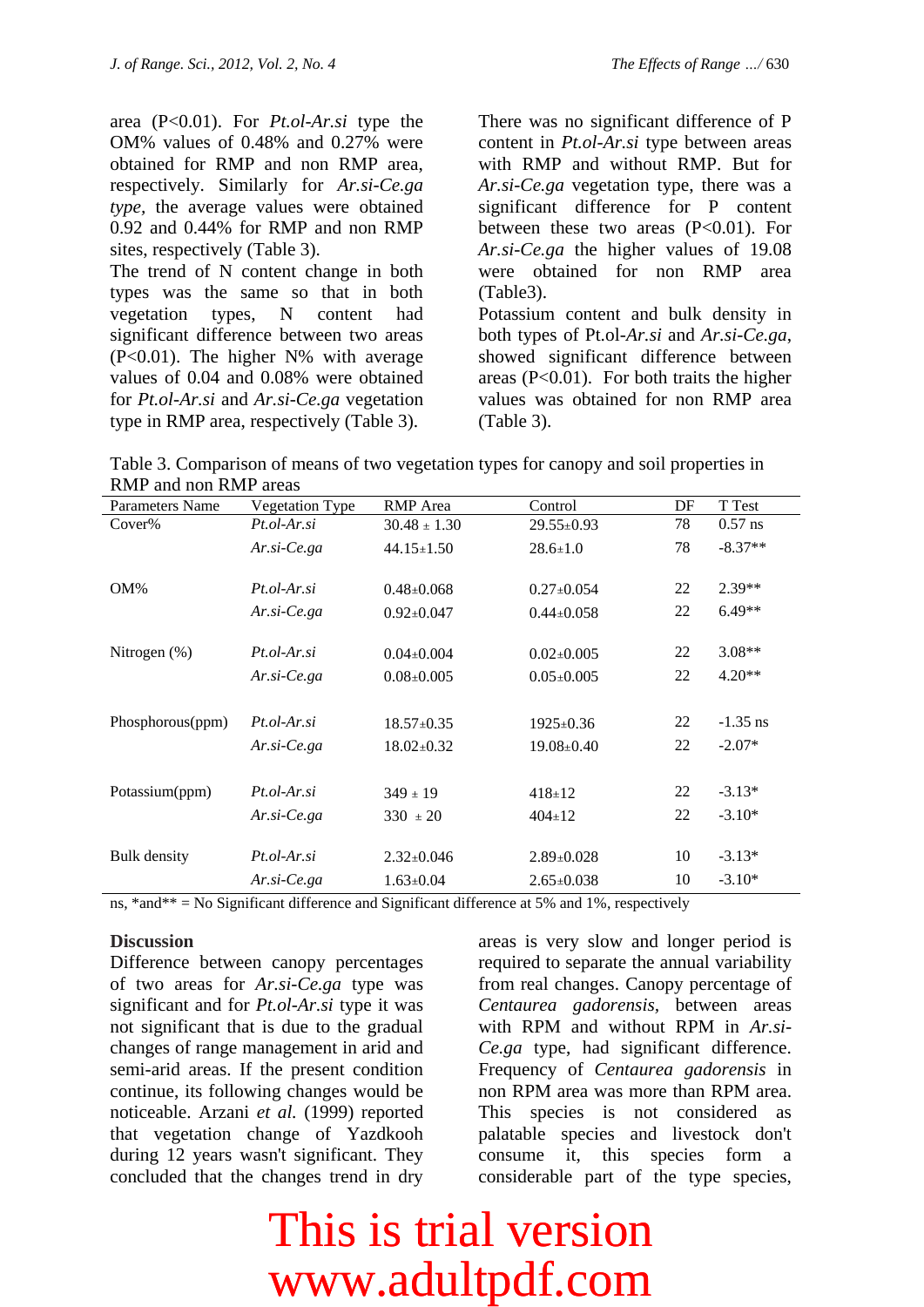while in area with RPM due to management, grazing of palatable species is not heavy and the rate of this species is not comparatively high.

Since *Artemisia sieberi* is a palatable species, livestock consume it in non RMP and consequently, this reduces the percentage of canopy. But in the area with RMP area because of grazing system, this species is less grazed. Canopy percentage of *Stipa hohenackerina* in both vegetation types in the area with RMP was greater than that for non RMP area. This species is also palatable and was under intensive grazing in the non RMP area. Species of *Poa bulbosa* in *Pt.ol-Ar.si* type and *Bromus danthoniae* in *Ar.si-Ce.ga* type, are not palatable, therefore, their canopy percentage in area without RMP was comparatively greater than for RMP area. Tilman *et al.* (1997) concluded that intensive grazing makes change in structural and functional group of range ecosystem by decreasing the perennial high quality plants and Nitrogen fixation that subsequently increases annual invasive plants. Comparison of yield volume in the types in the area with RMP and the types in the area without RMP indicated significant difference so that yield volume in both types in the area with RMP was greater than the area without RMP. This difference is because due to the correct and proper management operations specially: timing entrance of livestock, range capacity and also timing livestock removal.

Ozgul and Oztas (2002) reported that in semi-steppe ranges of Turkey biomass was four time as much as grazed fields. Todd *et al.* (1998), using the natural indices explained that yield volume in ungrazed ranges was significantly greater than grazed ranges. Yield volume of *Artemisia sieberi* and *Stipa hohenackerina* that are palatable plants, in both types of area with RMP was greater than non RMP area for the same types. This is because of proper

management that provides good condition for plant growth and increases the viability of plants and finally increases the amount of vegetation and yield volume. But *Stipa hohenackerina, Poa bulbosa* and *Bromus danthoniae* that are less palatable and also are considered as invasive plants in non RMP area due to the lack of proper management, had greater percentage of canopy and subsequently yield volume in comparison with the other palatable plants and the area with RMP. Jeddi and Chaieb (2010) showed that exclosures enhance the total plant cover, the dry matter yield and some palatable species were frequently found inside the protected site. Holechek *et al.* (2001) explain that intensive grazing condition, decrease the potential of yield of perennial plants. Implementation of RMP in studied area has improved the condition of both range types. In the area without RMP, trend of types' condition is negative and backward. This recession is because of the improper management especially in terms of livestock removal, overgrazing and continuous grazing. But in the area with RMP owing to proper management and observation of grazing capacity, entrance timing and removal of livestock, types had positive or stable trend. These results correspond to results of Zarei *et al.* (2011) and Efterkhari *et al.* (2012). Macharia & Ekaya (2005), declare that overgrazing of the range species, weaken the range condition, reduce the canopy percentage and make change in plant composition and diversity. On the other hand, intensive grazing weakens the range and makes retrogradation of range trend

In the area with RMP, the amount of organic matter was greater than the area without RMP that is due to using alternative grazing system in the area with RMP that reduces the intensity of plant's aerial parts over consuming. This finding agrees with Steffens *et al.* (2008), Heitchmidt (1990), Naeth *et al.* (1991),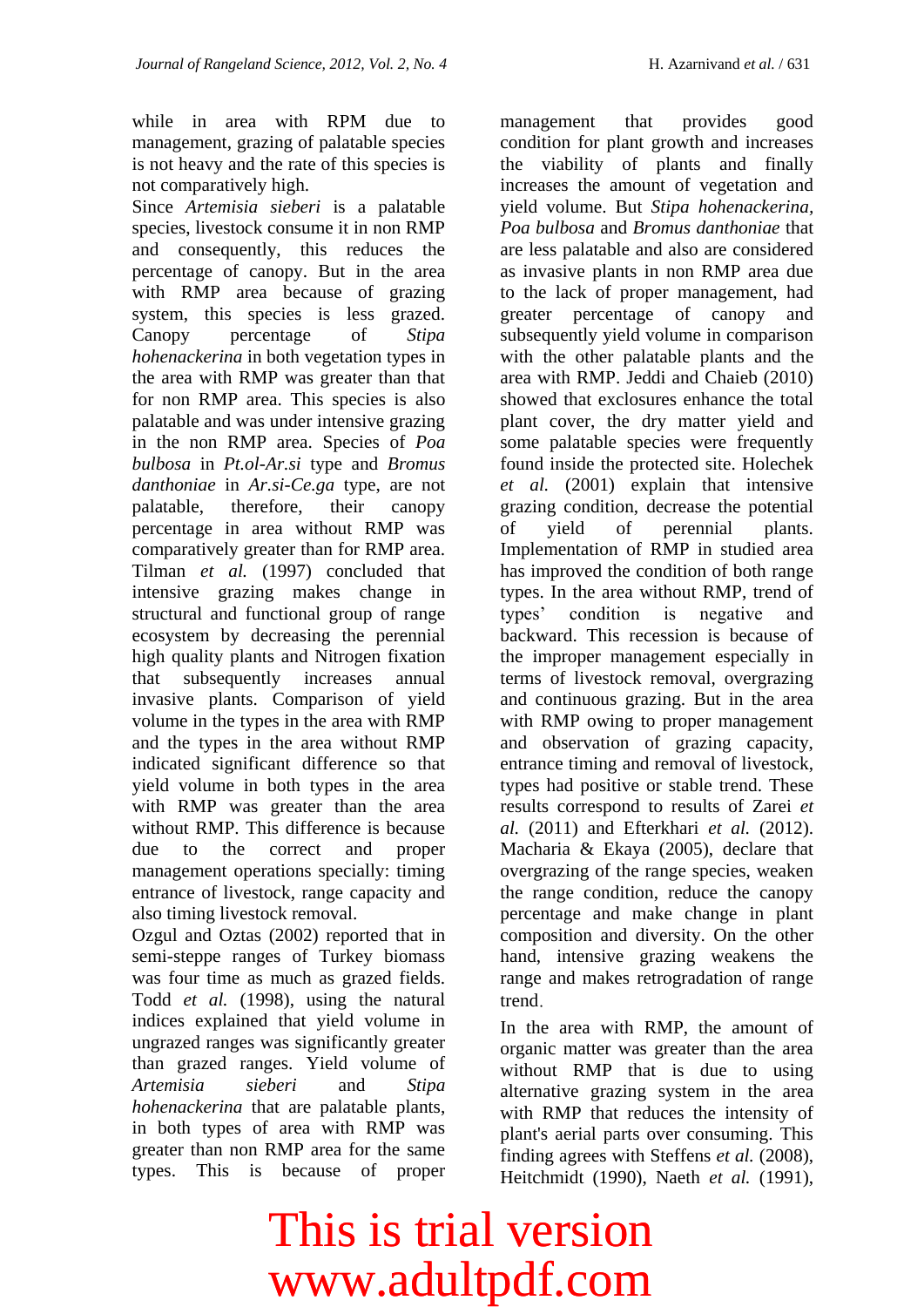Sharif *et al.* (1994), Javadi (2003) and Sanadgol (2002). They found that grazing intensity increases, the amount of aerial part of plant and subsequently the amount of soils organic matter would be decreased. In the area without RMP, because of intensive grazing, amount of Nitrogen was less than the area with RMP. This result corresponds to finding of Dormer *et al.* (1989), Frank *et al.* (1995), Javadi (2003), Sanadgol (2002), Maffumo (2002), Steffens *et al.* (2008) and Mofidi *et al.* (2012) who found that as intensity of grazing increases, immobility of mineral nitrogen increases and subsequently this reduces the release of exchangeable or mobile nitrogen. In the area without RMP, too much traffic of livestock cause much burying of feces and litter and also this traffic cause the greater amount of feces in the area without RMP in comparison with the area with RMP, subsequently the amount of phosphorous in area without RMP was greater than the area with RMP. These findings correspond to the study of Javadi (2003) and Sanadgol (2003). Because of livestock traffic and their feces in area without RMP, difference between Potassium content in two areas was the same as phosphorous. Moreover, due to sparse vegetation in the area without RMP, plants consume less potassium of the soils than the area with RMP. This finding corresponds to study result of Javadi (2003) and Sanadgol (2002). Presence of surplus livestock that exceed grazing capacity, continuous grazing, cause soil compaction. Consequently, bulk density in the area without RMP was statistically greater than the area with RMP. This finding corresponds to Abdelmajid *et al.* (1987), Welts and Wood (1986), Blackburn (1984), Sanadgol (2002) and Steffens *et al.* (2008).

This study shows that proper management of ranges via executing range management plan improves and increases the canopy percentage, presence of plants class I and II, yield,

range condition and trend. Moreover, executing the RMP increases the organic matter and Nitrogen content as well as decreases the phosphorous, potassium and bulk density of soils. These findings in agreement with results obtained by Mousavi Nejad (1997), Azarnivand *et al.* (2004), Dehdari (2012) and Eftekhari *et al.* (2012) and do not correspond to results of Sardari (1999) and Ramezani (1998) that stated in their study social and economical agents and lack of adequate supervision by government were reasons of unsuccessful this plans.

#### **References**

- Abdel-Majid, A. H., Trilca, M. J., and Richards, H. H., 1987. Soils and Vegetation Responses to Simulated Trampling. *Jour. Range Management.* **40(4):** 303-306.
- Arzani, H., Fattahi, M., and Ekhtesasi, M. R., 1999. Study on trend of qualitive and quantitative varialions of vegetation cover of rangelands of Poshtekuh of Yazd during 1976-1998. Seasonal publishment of "Research and construction", **44:** 31-35. (In Persian).
- Azarnivand, H., Farajollahi, A., Bandak, E., and Pouzesh, H., 2011. Assessment of the effects of overgrazing on the soil physical characteristic and vegetation cover changes in Rangelands of Hosainabad in Kurdistan Province, Iran. *Jour. Rangeland Science.* **1(2):** 95-102. (In Persian).
- Azarnivand, H., Git, A. R., Joneydi, H. and Gharanjik, A., 2004. Study on impacts of implementation of range management plans on production, condition and trend of rangelands. Proceedings of the third national symposium of range and range management in Iran. Research institute of Forest and Rangelands, pp.93-98. (In Persian).
- Blackburn, W. H., 1984. Impact of Grazing Intensity and Specialized